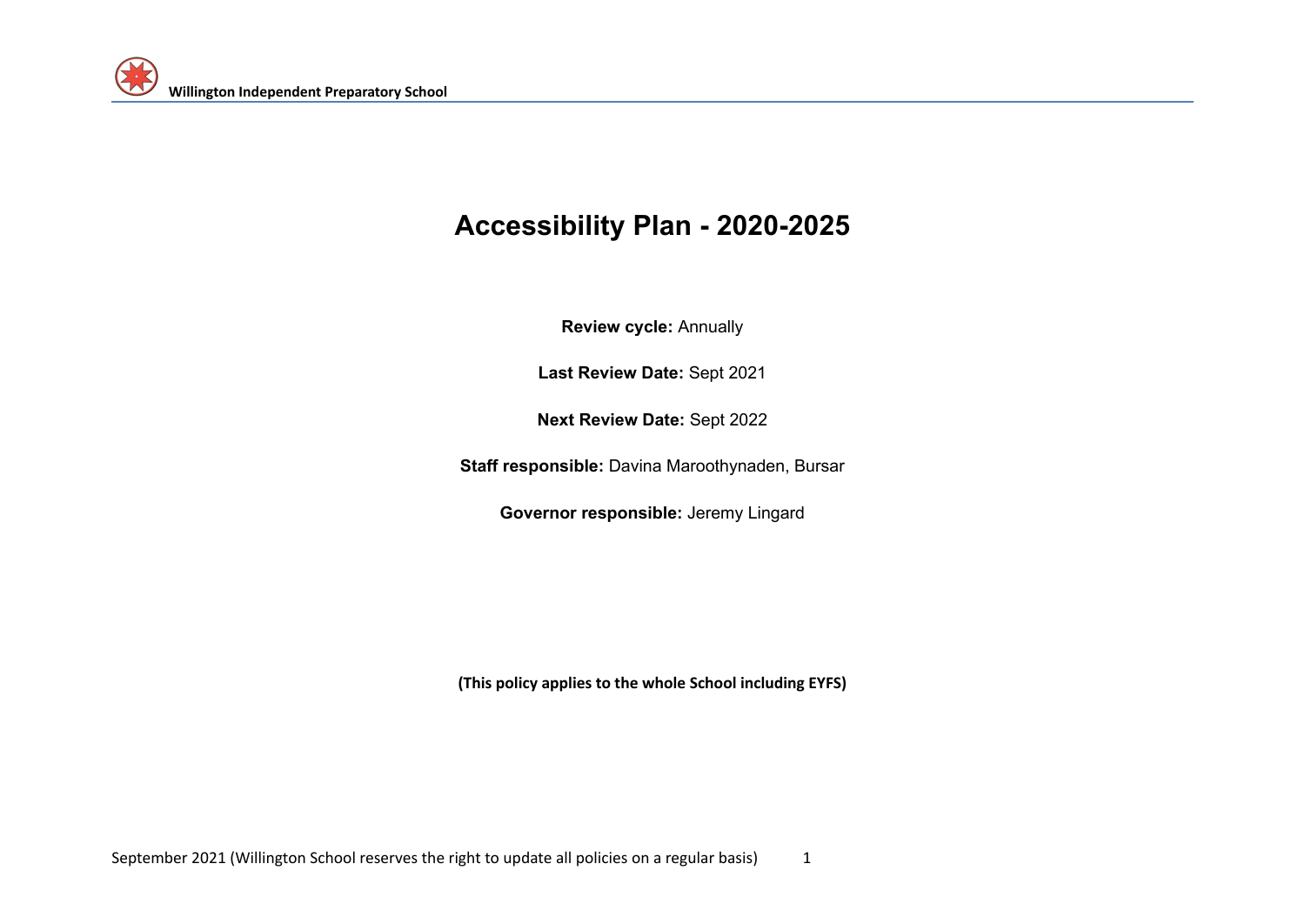#### **ACCESSIBILITY PLAN: 2020-2025**

#### **ETHOS AND AIMS**

Willington Prep School strives to be a fully inclusive and welcoming school and therefore aims to ensure that each and every pupil can participate fully in the life of the School. This plan is drawn up in accordance with the planning duty in the Disability Discrimination Act (DDA) 1995, as amended by the SEN and Disability Act 2001 (SENDA) and the Equality Act 2010. It draws on DfS guidance in "Accessible Schools: Planning to increase access to schools for disabled pupils", 2001 and 2010.

#### **DEFINITION OF DISABILITY AND SCOPE OF THE PLAN**

A child or young person is disabled if they have a physical or mental impairment which has a substantial and long-term adverse effect on their ability to carry out normal day-to-day activities (as defined by the Equality Act 2010).

The School's Accessibility Plan contains relevant actions to:

- increase the extent to which disabled pupils can participate in the School's curriculum,
- improve the School's physical environment for the purpose of increasing the extent to which disabled pupils are able to take advantage of education and benefits, facilities or services provided or offered by the School, and
- improve the delivery to disabled pupils of information which is readily accessible to pupils who are not disabled.

#### **PRINCIPLES**

The School seeks to ensure that compliance with the DDA is consistent with Willington School's aims and with our equal opportunities policy, and with the operation of our SEN policy. Willington recognises its duty under the DDA (as amended by the SENDA):

- a. Not to discriminate against disabled pupils in their admissions and exclusions, and provision of education and associated services
- b. Not to treat disabled pupils less favourably
- c. To take reasonable steps to avoid putting disabled pupils at a substantial disadvantage
- d. To publish an Accessibility Plan.

In performing their duties, governors and staff will have regard to the DRC Code of Practice (2002).

Willington recognises and values parents' knowledge of their child's disability and its effect on his ability to carry out normal activities, and respects the parents' and child's right to confidentiality.

September 2021 (Willington School reserves the right to update all policies on a regular basis) 2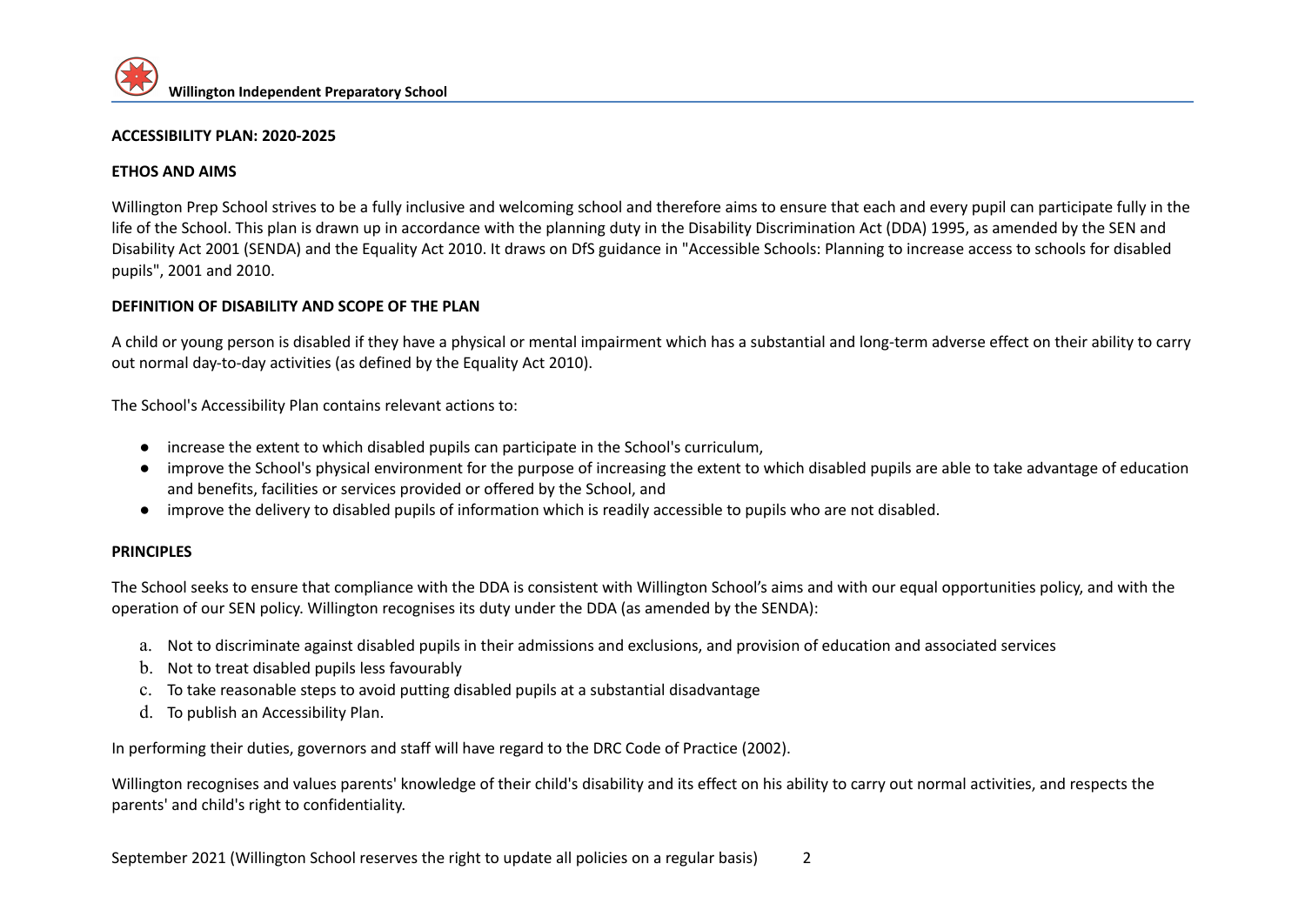Willington seeks to provide all pupils with a broad and balanced curriculum, differentiated and adjusted to meet the needs of individual pupils and their preferred learning styles; and endorses the key principles in the National Curriculum 2000 framework:

- a. Setting suitable learning challenges
- b. Responding to pupils' diverse learning needs
- c. Overcoming potential barriers to learning and assessment for individuals and groups of pupils

# **ACTIVITIES**

## Education and Related Activities.

Willington School will continue to seek and follow the advice of LEA services, such as specialist teacher advisers and SEN inspectors/advisers, and of appropriate health professionals from the local NHS Trusts.

## Physical Environment.

Willington School will seek to take account of the needs of pupils and visitors with physical difficulties and sensory impairments when planning and undertaking future improvements and refurbishment of the site and premises.

### Provision of Information.

The School will make itself aware of local services, including those provided through the LEA, for providing information in alternative formats when required or requested.

#### **LINKED POLICIES**

This Plan will contribute to the review and revision of related School policies, e.g.

- a. School Development plan
- b. SEN policy
- c. Curriculum policies.

# **PLANNING DUTIES – DEVELOPING OUR ACCESSIBILITY PLAN**

In order to develop our Accessibility Plan for 2020-2025 we will continue to explore:

- a. Increasing the extent to which disabled pupils can participate in the curriculum
- b. Improving the physical environment
- c. Improving the delivery of information to disabled pupils

September 2021 (Willington School reserves the right to update all policies on a regular basis) 3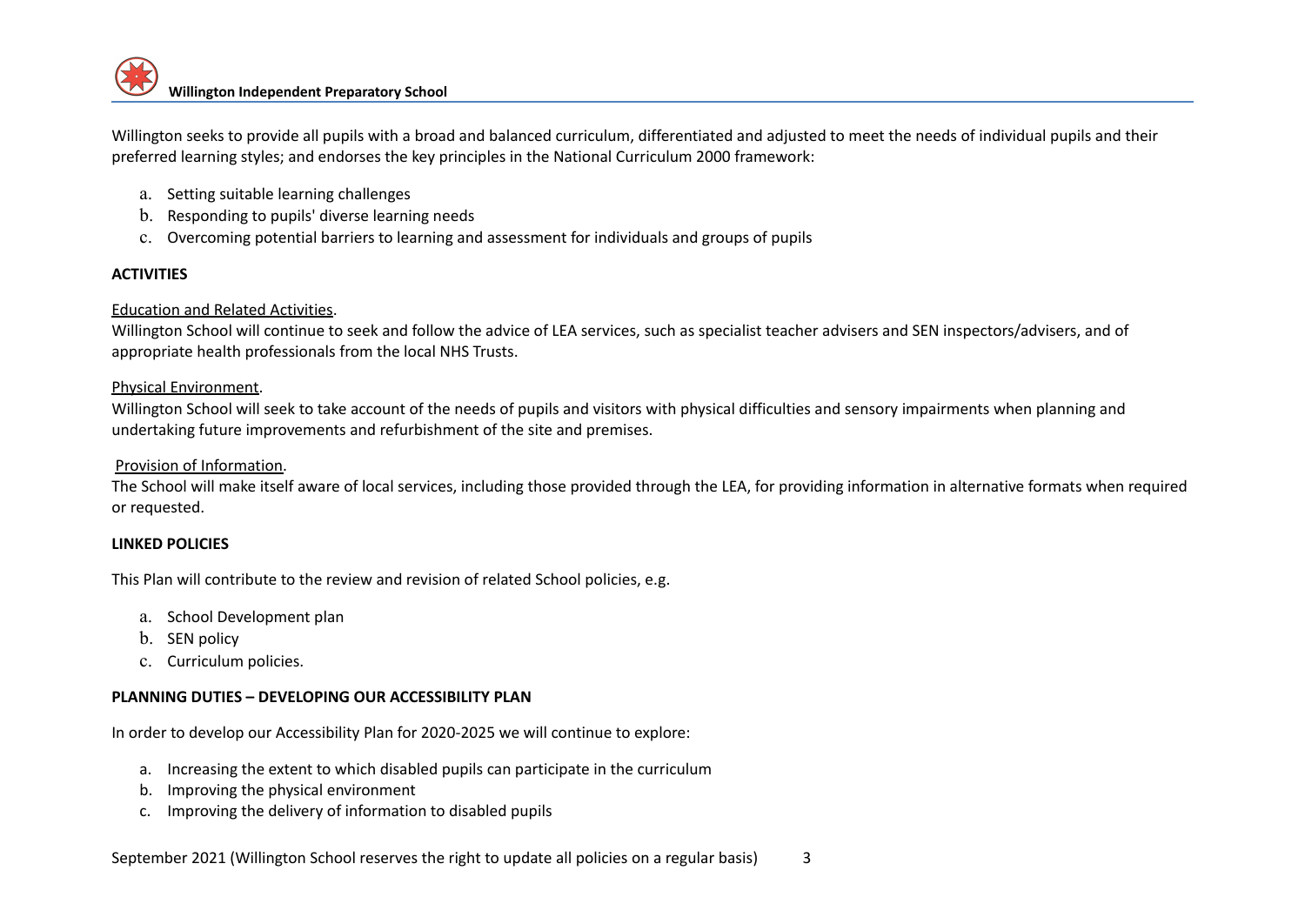- d. Sharing resources
- e. Develop co-education facilities

Increasing the extent to which disabled pupils participate in the curriculum will be achieved on a case by case basis by the School with SENCO, parents and external agencies collaborating to develop the best individual action plan and also by the SENCO training and raising the awareness of staff.

Improvement of the physical environment, access and lighting was incorporated into Phases 1, 2 and 3 of the building works carried out between Summer 2014 and Summer 2019 and will continue with the ongoing building project.

#### **ACCESSIBILITY AUDIT**

| <b>Feature</b>                 | <b>Description</b>                                                                                                                     |
|--------------------------------|----------------------------------------------------------------------------------------------------------------------------------------|
| No of Storeys                  | Currently 3 and a mezzanine level                                                                                                      |
| <b>Corridor Access</b>         | Corridor access is generally OK but there is no step free access to the Reception classrooms via the corridor.                         |
| Lift                           | Lift Installed in 2007 and serviced regularly                                                                                          |
| Parking                        | None on site                                                                                                                           |
| Ingress and Egress             | Steps up to the front door. Disabled access at both ends of the building. Additional disabled access provided by Senior<br>Playground. |
| Ramps                          | Reception classrooms, ramp access at rear of school. Ramp access to the Senior playground.                                             |
| <b>Toilets</b>                 | Disabled Toilet opposite Headmaster's Office.                                                                                          |
| <b>Reception Area</b>          | Steps up to the front door. Disabled access at both ends of the building.                                                              |
| <b>Internal Signage</b>        | Compact site reduce need for complex signage. Fire evacuation signage in each room.                                                    |
| <b>Emergency Escape Routes</b> | OK from Ground Floor all escape routes meet with building regulations                                                                  |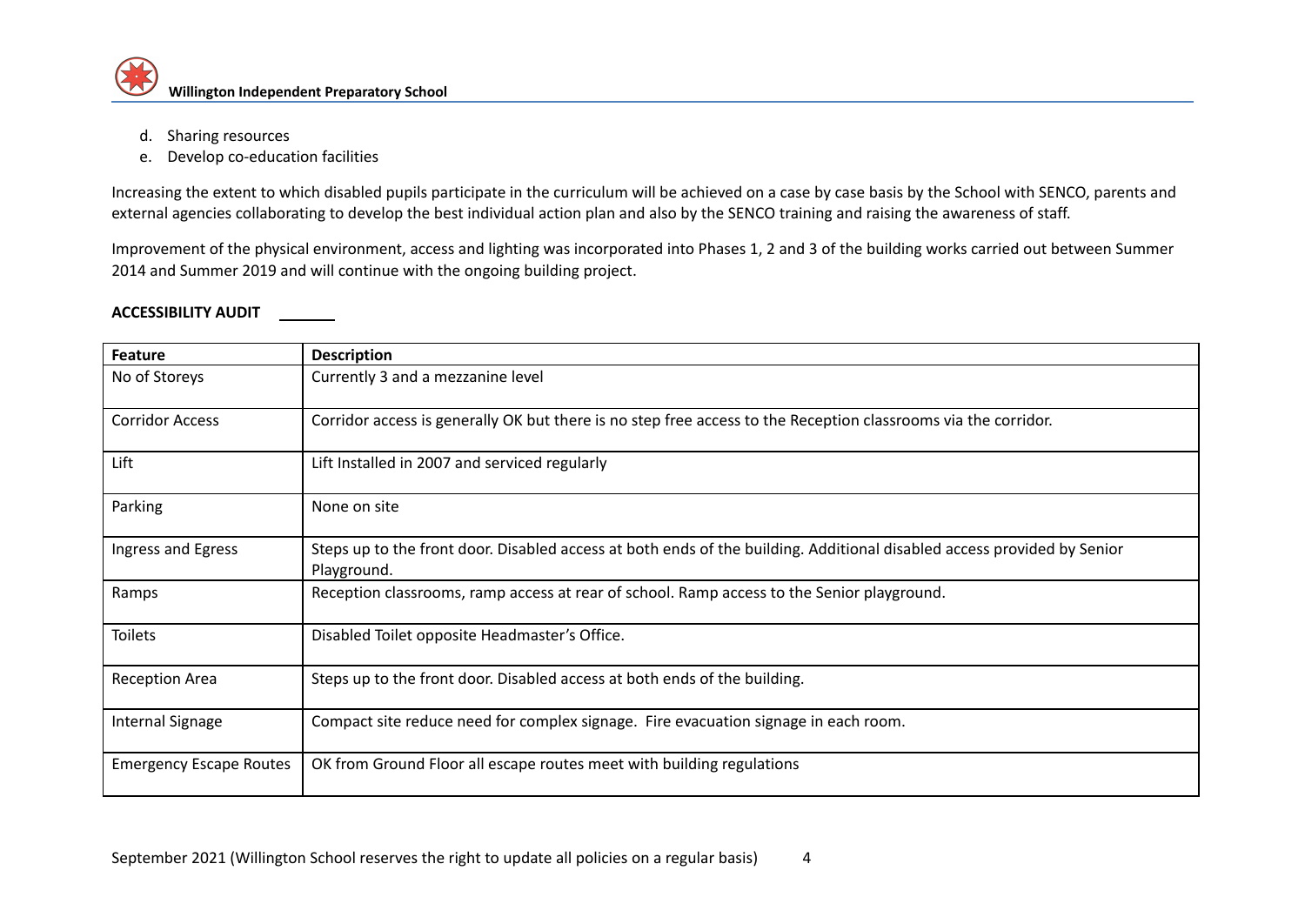## **IMPROVING ACCESS TO THE PHYSICAL ENVIRONMENT**

| Targets                                                    | Action and Resource Required                                                                                                                                                               | Timescale                                      | Responsibility            | I Success Criteria                                          |
|------------------------------------------------------------|--------------------------------------------------------------------------------------------------------------------------------------------------------------------------------------------|------------------------------------------------|---------------------------|-------------------------------------------------------------|
| Improve and maintain access to the<br>physical environment | The environment is adapted to the<br>changing needs of pupils as required. This<br>includes - Ramps, Lifts, Corridor width,<br>Disabled toilets and changing facilities.<br>Move to co-ed. | Ongoing<br>project over<br>the next 5<br>vears | Bursar/Estates<br>Officer | <b>Future Building</b><br>projects meets CDM<br>regulations |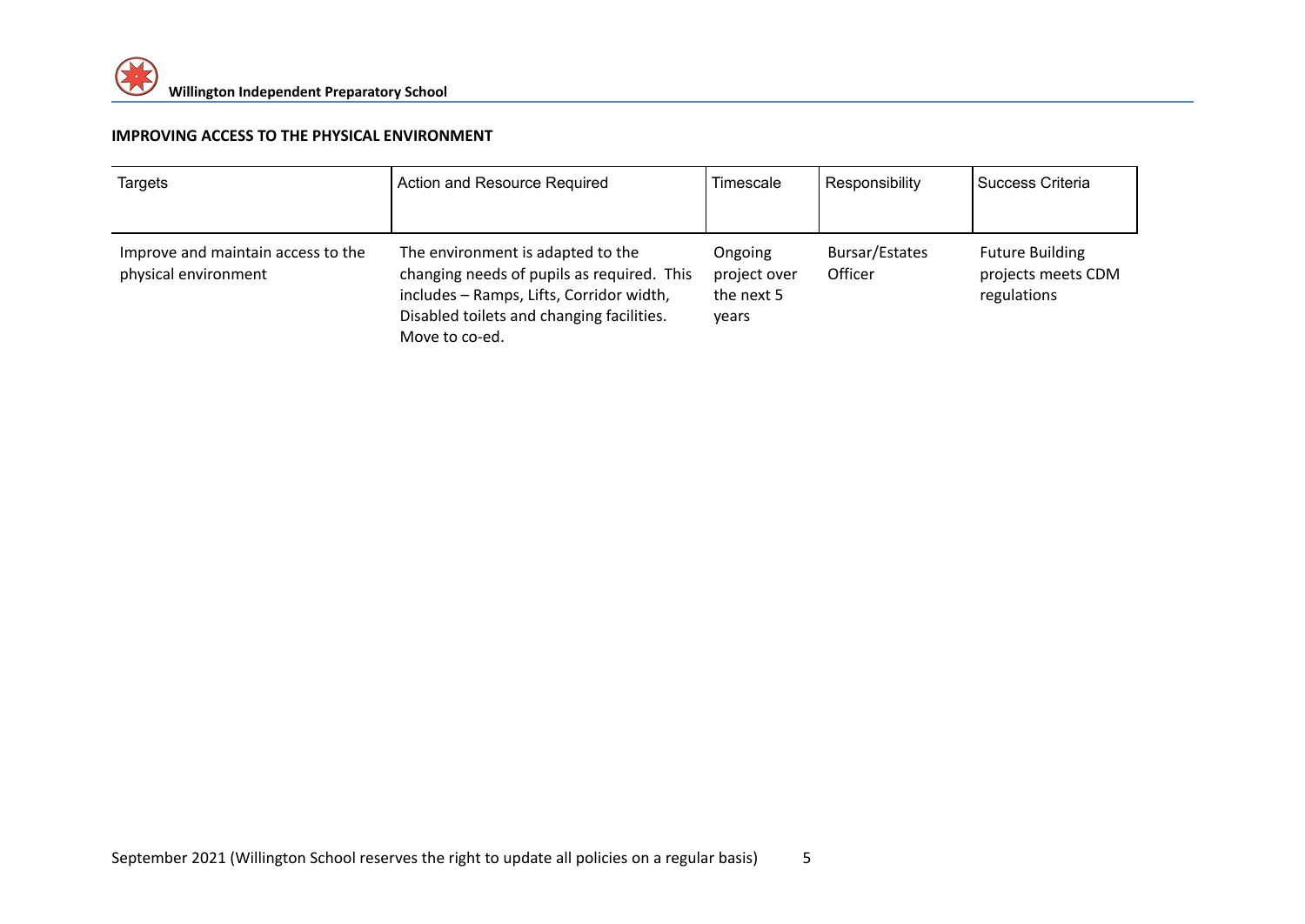# **IMPROVING ACCESS TO THE CURRICULUM**

| <b>Targets</b>                                                       | <b>Current Good Practice</b>                                                                            | Action and Resource Required           | Responsibility  | TimeScale | Evidence of<br>Implementation |
|----------------------------------------------------------------------|---------------------------------------------------------------------------------------------------------|----------------------------------------|-----------------|-----------|-------------------------------|
| Increase access to the<br>curriculum for pupils with<br>a disability | We offer a differentiated<br>curriculum for all pupils.                                                 | Learning walk.<br>Planning Overview.   | JT, LP, MP      | Ongoing   |                               |
|                                                                      | We use resources tailored to the<br>needs of pupils who require<br>support to access the<br>curriculum. | <b>Resources Audit</b>                 | JT, LP, MP, KB  | Ongoing   |                               |
|                                                                      | Curriculum resources include<br>examples of people with<br>disabilities.                                | Use of appropriate resources           | <b>Teachers</b> | Ongoing   |                               |
|                                                                      | Curriculum progress is tracked<br>for all pupils, including those<br>with disabilities.                 | Assessment overview approved<br>by KB. | JT, KB          | Ongoing   |                               |
|                                                                      | Targets are set effectively and<br>are appropriate for pupils with<br>additional needs.                 | <b>INSET</b>                           | LP, MP, KB      | Ongoing   |                               |
|                                                                      | The curriculum is reviewed<br>regularly to ensure it meets the<br>needs of all pupils                   | Review                                 | JT              | Ongoing   |                               |